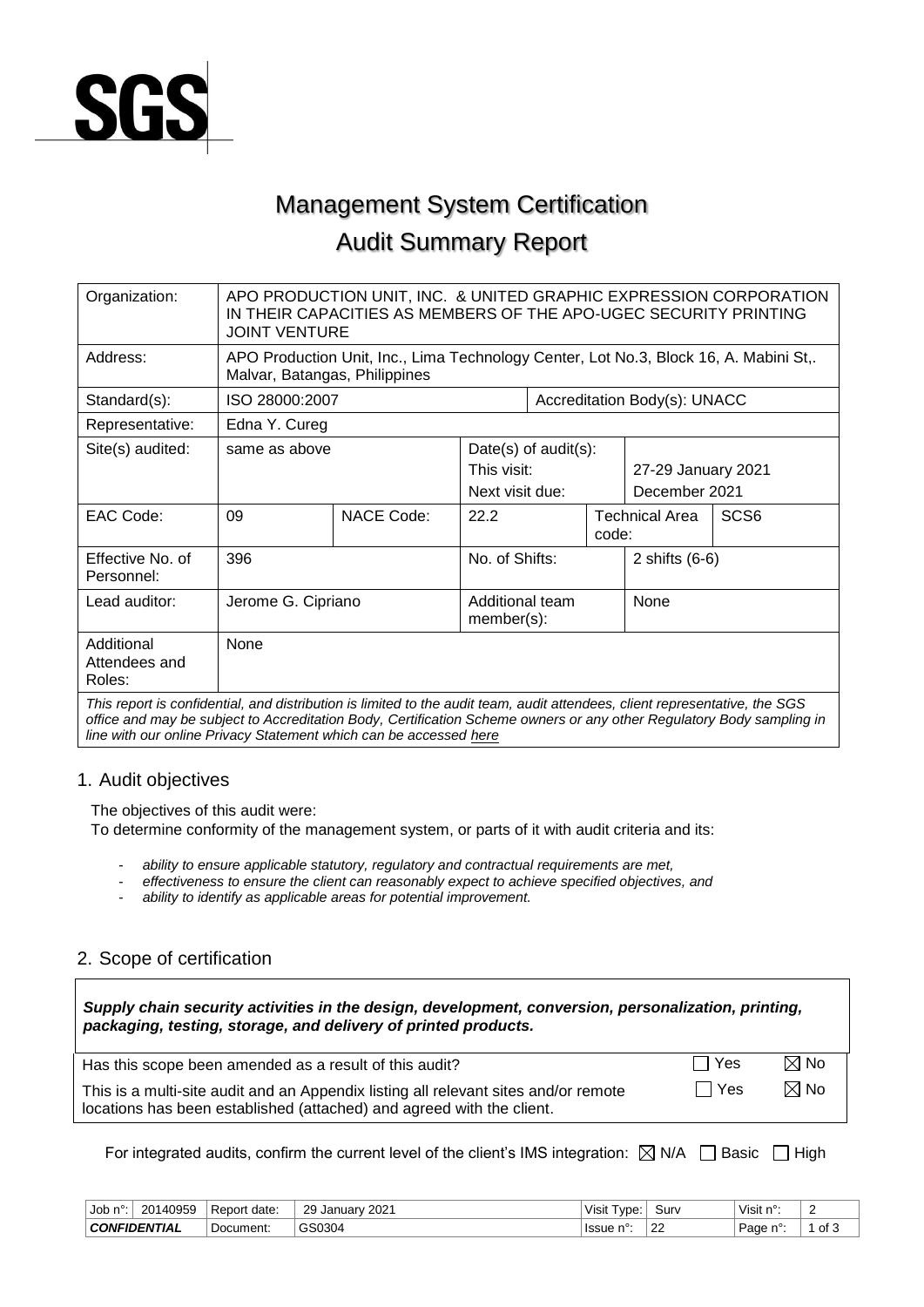

### 3. Current audit findings and conclusions

The audit was carried out fully by remote auditing using the Information and Communication Technology (ICT) Tools indicated in the audit plan. The use of ICT contributed to the effectiveness of the audit in achieving stated objectives.

The audit team conducted a process-based audit focusing on significant aspects/risks/objectives required by the standard(s). A sampling process was used, based on the the information available at the time of the audit. The audit methods used were interviews, observation of activities and review of documentation and records.

The structure of the audit was in accordance with the audit plan included as an annexe to this summary report.

The audit team concludes that the organization  $\boxtimes$  has  $\Box$  has not established and maintained its management system in line with the requirements of the standard and demonstrated the ability of the system to systematically achieve agreed requirements for products or services within the scope and the organization's policy and objectives.

Number of nonconformities identified: 0 Major 2 Minor

Therefore the audit team recommends that, based on the results of this audit and the system's demonstrated state of development and maturity, management system certification be:

|  |  |  | Granted / $\boxtimes$ Continued / $\Box$ Withheld / $\Box$ Suspended until satisfactory corrective action is completed. |
|--|--|--|-------------------------------------------------------------------------------------------------------------------------|
|--|--|--|-------------------------------------------------------------------------------------------------------------------------|

### 4. Previous Audit Results

The results of the last audit of this system have been reviewed, in particular to assure appropriate correction and corrective action has been implemented to address any nonconformity identified. This review has concluded that:

 $\boxtimes$  Any nonconformity identified during previous audits has been corrected and the corrective action continues to be effective.

The management system has not adequately addressed nonconformity identified during previous audit П activities and the specific issue has been re-defined in the nonconformity section of this report.

#### 5. Audit Findings

The audit team conducted a process-based audit focusing on significant aspects/risks/objectives. The audit methods used were interviews, observation of activities and review of documentation and records.

| The management system documentation demonstrated conformity with the requirements<br>of the audit standard and provided sufficient structure to support implementation and<br>maintenance of the management system.                                | $\boxtimes$ Yes           | l INo                 |
|----------------------------------------------------------------------------------------------------------------------------------------------------------------------------------------------------------------------------------------------------|---------------------------|-----------------------|
| The organization has demonstrated effective implementation and maintenance /<br>improvement of its management system and is capable of achieving its policy objectives,<br>as well as the intended results of the respective management system(s). | $\boxtimes$ Yes $\Box$ No |                       |
| The organization has demonstrated the establishment and tracking of appropriate key<br>performance objectives and targets and monitored progress towards their achievement.                                                                        | $\boxtimes$ Yes $\Box$ No |                       |
| The internal quidit program has been fully implemented and demonstrates effectiveness                                                                                                                                                              | M Voe                     | $\overline{\text{N}}$ |

The internal audit program has been fully implemented and demonstrates effectiveness as a tool for maintaining and improving the management system.  $\boxtimes$  Yes  $\Box$  No

| Job<br>∽. | 20140959            | date:<br>Report | 2021<br>29<br>∪anuarv | vpe:<br>Visit | Surv         | Visit n°: | $\sqrt{2}$<br>- |
|-----------|---------------------|-----------------|-----------------------|---------------|--------------|-----------|-----------------|
|           | <b>CONFIDENTIAL</b> | Document:       | GS0304                | ⊟issue n°     | $\sim$<br>__ | Page n°:  | ? of ພ          |